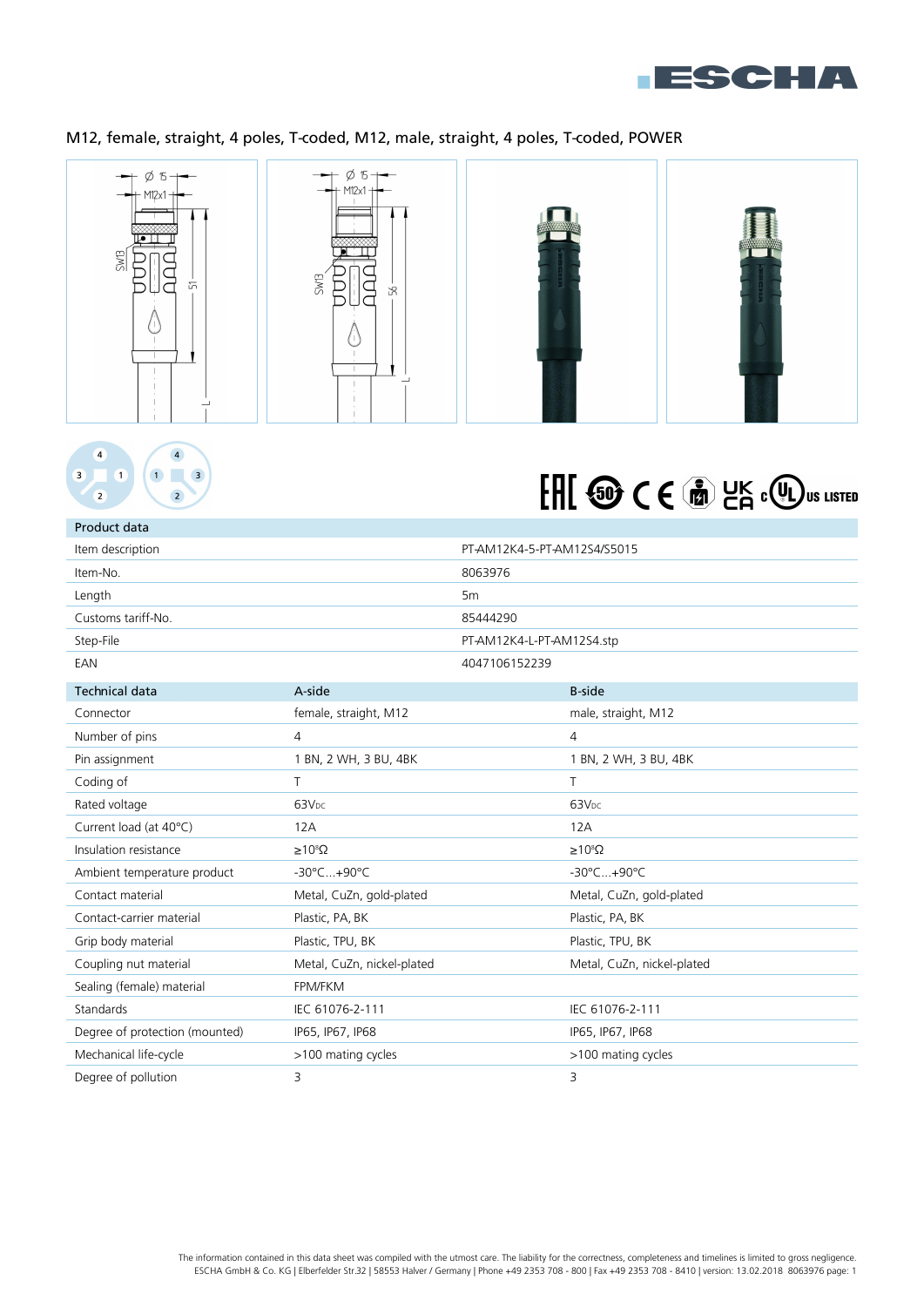

## Cable **Cable Cable PUR, UL, S5015, 1,5mm**<sup>2</sup>

High flexible and oil-resistant, halogen-free control cables for fixed-wired dynamic drag-chain applications with average loads. The PUR outer jacket is firm and resistant to high mechanical stresses like grinding or abrasion. They are adapted for applications in automation, load circuits of industrial machinery, automatic assembly- and placement machinery, especially in wet areas of machine tools and transfer lines. The cables meet the UL and CSA requirements.

| Outer diameter of jacket        | 9.60 mm                                                                                                                                                                                                                                         |
|---------------------------------|-------------------------------------------------------------------------------------------------------------------------------------------------------------------------------------------------------------------------------------------------|
| Cable-jacket material           | <b>PUR</b>                                                                                                                                                                                                                                      |
| Jacket color                    | BK, similar RAL9005                                                                                                                                                                                                                             |
| Wire cross-section              | $4 \times 1.5$ mm <sup>2</sup>                                                                                                                                                                                                                  |
| Wire insulation material        | <b>PP</b>                                                                                                                                                                                                                                       |
| Wire colors                     | BN, WH, BU, BK                                                                                                                                                                                                                                  |
| Wire structure                  | extra finely stranded class 6                                                                                                                                                                                                                   |
| Bending radius (fixed)          | $4 \times \emptyset$ -cable                                                                                                                                                                                                                     |
| Bending radius (repeated)       | $7,5 \times \emptyset$ -cable                                                                                                                                                                                                                   |
| Temperature range (repeated)    | $-25^{\circ}$ C $+80^{\circ}$ C                                                                                                                                                                                                                 |
| Temperature range (fixed)       | $-40^{\circ}$ C $+80^{\circ}$ C                                                                                                                                                                                                                 |
| Temperature range (UL repeated) | $-40^{\circ}$ C $+80^{\circ}$ C                                                                                                                                                                                                                 |
| Temperature range (UL fixed)    | $-50^{\circ}$ C $+80^{\circ}$ C                                                                                                                                                                                                                 |
| Drag chain-application          | >8 Mio. cycles                                                                                                                                                                                                                                  |
| Halogen-free                    | Yes                                                                                                                                                                                                                                             |
| Rated voltage cable             | VDE U0/U: 600V/1000V                                                                                                                                                                                                                            |
| Special features                | flame retardant, seawater resistant, recyclable, LABS free, RoHs compliant,<br>acid- and alkali resistant, ozone resistant, UV resistant, drag chain-adap-<br>ted, welding sparks resistant, halogen free, oil resistant, high flexibility, mi- |



# 1: Base curve

crobes resistant

2: Derived curve according to DIN 60512-5-2 with correction factor 0,8

### UL installation note

https://www.escha.net/media/pdf/ESCHA\_Kundeninformation\_M12x1\_POWER\_UL\_2020.pdf

| Classification |          |
|----------------|----------|
| $eC$  @ss 6.0  | 27279218 |
| eCl@ss 7.0     | 27279218 |
| eCl@ss 8.0     | 27279218 |
| eCl@ss 9.0     | 27060311 |
| ETIM 5.0       | EC001855 |
| ETIM 6.0       | EC001855 |